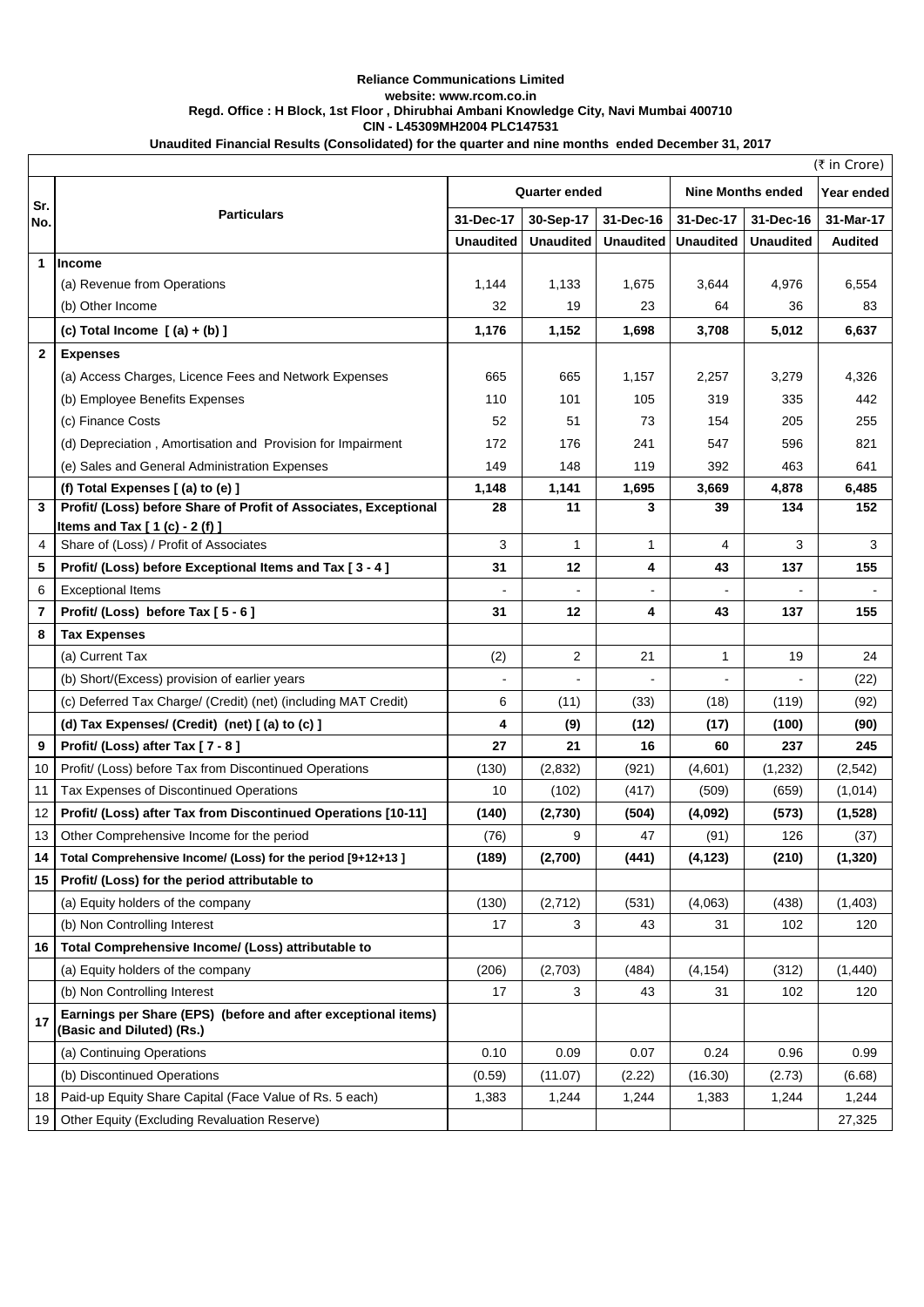| (₹ in Crore)<br>Segment wise Revenue, Results, Segment Assets and Segment Liabilities |                                                                              |                      |                  |                  |                         |                  |                |  |
|---------------------------------------------------------------------------------------|------------------------------------------------------------------------------|----------------------|------------------|------------------|-------------------------|------------------|----------------|--|
| Sr.<br>No.                                                                            | <b>Particulars</b>                                                           | <b>Quarter ended</b> |                  |                  | <b>Nine Months ened</b> |                  | Year<br>ended  |  |
|                                                                                       |                                                                              | 31-Dec-17            | 30-Sep-17        | 31-Dec-16        | 31-Dec-17               | 31-Dec-16        | 31-Mar-17      |  |
|                                                                                       |                                                                              | <b>Unaudited</b>     | <b>Unaudited</b> | <b>Unaudited</b> | <b>Unaudited</b>        | <b>Unaudited</b> | <b>Audited</b> |  |
| $\mathbf{1}$                                                                          | <b>Segment Revenue</b>                                                       |                      |                  |                  |                         |                  |                |  |
|                                                                                       | (a) India Operation                                                          | 596                  | 645              | 1,043            | 2,078                   | 3,035            | 4,052          |  |
|                                                                                       | (b) Global Operation                                                         | 709                  | 681              | 1,132            | 2,229                   | 3,406            | 4,394          |  |
|                                                                                       | (c) Total [ (a) + (b) ]                                                      | 1,305                | 1,326            | 2,175            | 4,307                   | 6,441            | 8,446          |  |
|                                                                                       | (d) Less: Inter segment revenue                                              | (129)                | (174)            | (477)            | (599)                   | (1,429)          | (1,809)        |  |
|                                                                                       | (e) Income from Operations [(c) - (d) ]                                      | 1,176                | 1,152            | 1,698            | 3,708                   | 5,012            | 6,637          |  |
| $\overline{2}$                                                                        | <b>Segment Results</b>                                                       |                      |                  |                  |                         |                  |                |  |
|                                                                                       | Profit / (Loss) before Tax and Finance Cost from each segment                |                      |                  |                  |                         |                  |                |  |
|                                                                                       | (a) India Operation                                                          | 60                   | 65               | 40               | 241                     | 146              | 224            |  |
|                                                                                       | (b) Global Operation                                                         | 20                   | (3)              | 36               | (48)                    | 193              | 183            |  |
|                                                                                       | (c) Total $[ (a) + (b) ]$                                                    | 80                   | 62               | 76               | 193                     | 339              | 407            |  |
|                                                                                       |                                                                              |                      |                  |                  |                         |                  |                |  |
|                                                                                       | (d) Add: Unallocable Revenue                                                 |                      |                  |                  |                         |                  |                |  |
|                                                                                       | (e) Less : Finance Costs (net)                                               | 52                   | 51               | 73               | 154                     | 205              | 255            |  |
|                                                                                       | (f) Less: Exceptional Items                                                  |                      |                  |                  |                         |                  |                |  |
|                                                                                       | Total Profit/ (Loss) before Tax and share in Profit / (Loss) of<br>Associate | 28                   | 11               | 3                | 39                      | 134              | 152            |  |
|                                                                                       | Total Profit/ (Loss) before Tax from Discontinued Operations                 | (130)                | (2,832)          | (921)            | (4,601)                 | (1, 232)         | (2, 542)       |  |
|                                                                                       |                                                                              |                      |                  |                  |                         |                  |                |  |
| 3                                                                                     | <b>Segment Assets</b>                                                        |                      |                  |                  |                         |                  |                |  |
|                                                                                       | (a) India Operation                                                          | 86,136               | 80,976           | 85,123           | 86,136                  | 85,123           | 83,947         |  |
|                                                                                       | (b) Global Operation                                                         | 11,759               | 11,811           | 13,608           | 11,759                  | 13,608           | 12,139         |  |
|                                                                                       | (c) Others/ Unallocable (net of Eliminations)                                | 2,935                | 3,322            | 3,696            | 2,935                   | 3,696            | 3,645          |  |
|                                                                                       | (d) Total [ (a) to (c) ]                                                     | 100,830              | 96,109           | 102,427          | 100,830                 | 102,427          | 99,731         |  |
| 4                                                                                     | <b>Segment Liabilities</b>                                                   |                      |                  |                  |                         |                  |                |  |
|                                                                                       | a) India Operation                                                           | 20,025               | 16,470           | 21,364           | 20,025                  | 21,364           | 16,017         |  |
|                                                                                       | b) Global Operation                                                          | 6,240                | 6,224            | 2,584            | 6,240                   | 2,584            | 6,465          |  |
|                                                                                       | c) Others/ Unallocable (net of Eliminations)                                 | 2,363                | 2,374            | 2,624            | 2,363                   | 2,624            | 2,547          |  |
|                                                                                       | (d) Total [ (a) to (c) ]                                                     | 28,628               | 25,068           | 26,572           | 28,628                  | 26,572           | 25,029         |  |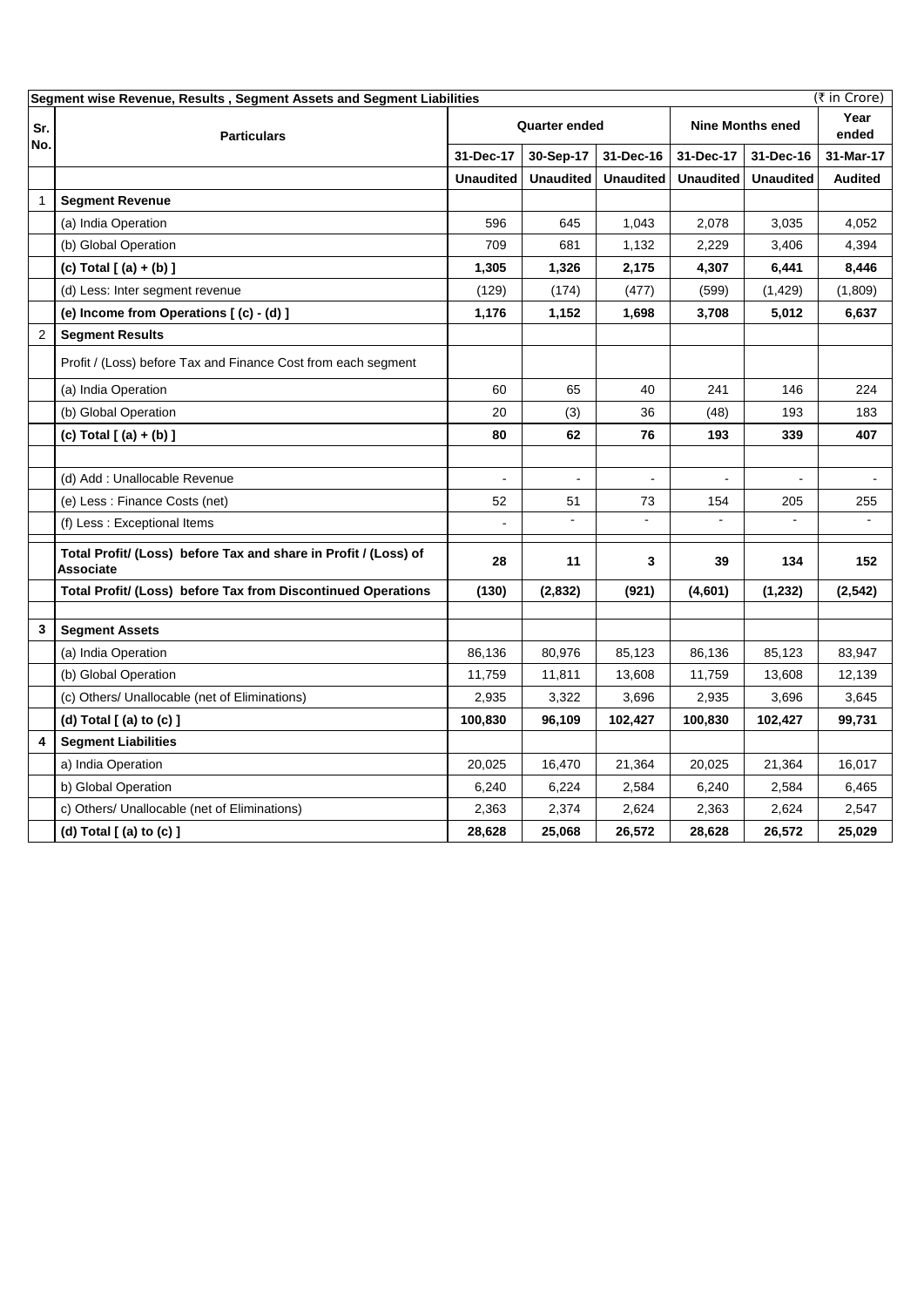## **Notes**

- 1. Figures of the previous period have been regrouped and reclassified, wherever required.
- 2. Pursuant to the Schemes of Arrangement ("the Schemes") sanctioned by the Hon'ble High Court of Judicature at Bombay, exchange variation on account of changes in exchange rates including amortisation of the balance in "Foreign Currency Monetary Item Translation Difference Account (FCMITDA)" and depreciation consequent to addition of exchange differences to the cost of capitalised assets aggregating to  $\bar{z}$  51 crore and  $\bar{z}$  401 crore during the quarter and nine months ended December 31, 2017 respectively, are withdrawable from General Reserve. These withdrawable items are not considered in the accounts for the quarter and nine months ended on December 31, 2017 and consequently, no withdrawal has been made. The necessary effects, if any, will be carried out at the year end. Also, the Company has, as permitted under the said Schemes, adjusted additional depreciation and amortisation of  $\bar{\tau}$  Nil and  $\bar{\tau}$  280 crore, arising on fair value of the assets, for the quarter and nine months ended on December 31, 2017 respectively by withdrawing an equivalent amount from General Reserve. These matters have been referred to by the Auditors in their Limited Review Report.
- 3. Pursuant to the Scheme of Demerger ("the Scheme") sanctioned by the Hon'ble High Court of Judicature at Bombay and at Jaipur, the Company has acquired Wireless undertaking of Systema Shyam Teleservices Limited (SSTL) with effect from October 31, 2017. Upon merger of Wireless undertaking of SSTL,  $\bar{\tau}$  1,413 crore being excess of assets over liabilities taken over has been credited to Capital Reserve. The Company has also allotted 27,65,53,305 nos of Equity Shares of  $\overline{\tau}$  5 each, on October 31, 2017, to SSTL
- 4. The listed Redeemable Non Convertible Debentures (NCDs) of the Company aggregating to  $\bar{\tau}$  3,750 crore as on December 31, 2017 are secured by way of first pari passu charge on the whole of the movable properties, plant and equipment and Capital Work in Progress, both present and future, including all insurance contracts relating thereto of the Borrower Group; comprising of the Company and its subsidiary companies namely; Reliance Telecom Limited (RTL), Reliance Infratel Limited (RITL) and Reliance Communications Infrastructure Limited (RCIL). Out of the above, in case of NCDs of  $\bar{\tau}$  750 crore, the Company has also assigned Telecom Licences, by execution of Tripartite Agreements with Department of Telecommunications (DoT). The asset cover in case of these NCDs exceeds 100% of the principal amount of the said NCDs.
- 5. Pursuant to strategic transformation programme as a part of debt resolution plan of the Company considered by the Lenders, pending final determination of the terms of the resolution plan and considering the request of the Company and its subsidiaries; Reliance Telecom Limited (RTL) and Reliance Infratel Limited (RITL) for waiver of interest in the period of implementation of the resolution plan and prima facie views of Joint Lender's Forum (JLF) and discussions with Other Lenders including Bond Holders, the Company has neither provided interest during the quarter under review nor reversed interest provided during the earlier quarters. Consequent to the process of monetisation of the Company led by the Lenders, the Company has, during the quarter, entered into definitive binding agreements with Reliance Jio Infocomm Limited (RJio) for sale of Wireless Spectrum, Tower, Fiber and Media Convergence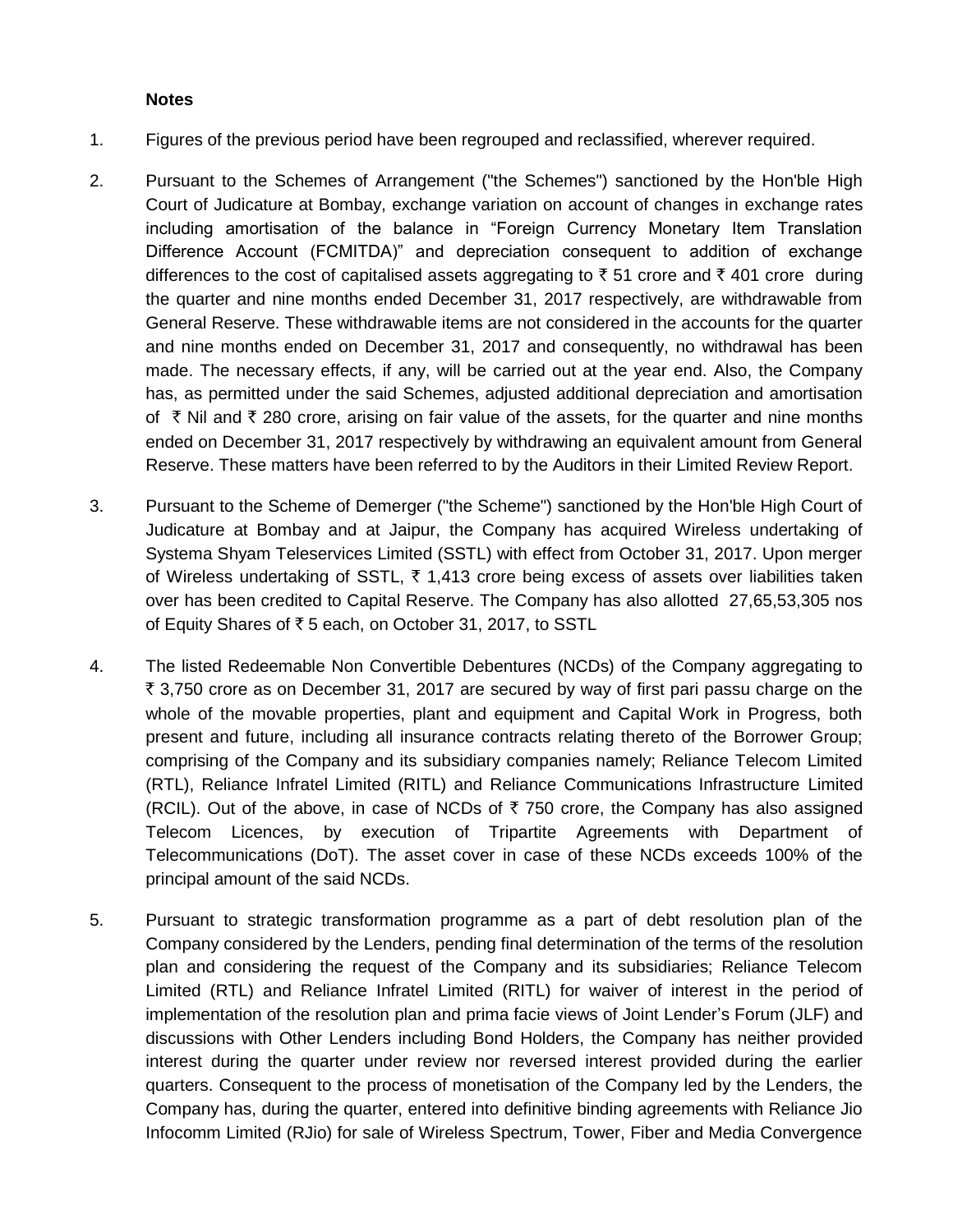Node (MCN) assets and announced exit from RBI's Strategic Debt Restructuring (SDR) Scheme. These transactions are expected to be closed in a phased manner, subject to due diligence by RJio and certain conditions precedent. Further, the Company has also entered into a definitive binding agreement with Pantel Technologies Private Limited and Veecon Media and Television Limited for sale of its subsidiary company having DTH Business. Consequently, the said assets along with liabilities, revenue and expenses related thereto have been classified as assets held for sale and disclosed separately as discontinued operations in line with Ind AS 105 "Non-current Assets Held for Sale and Discontinued Operations". Pending the process of monetization and the resolution plan, accounts have been prepared on going concern basis. The Company, on determination of and effective implementation of the entire resolution plan, does not anticipate material effect. However, necessary effect with respect to the above transactions shall be considered in the next quarter on completion of currently ongoing resolution plan.

|                            |           | <b>Quarter ended</b> |           | Nine months ended | Year             |           |  |
|----------------------------|-----------|----------------------|-----------|-------------------|------------------|-----------|--|
| <b>Particulars</b>         |           |                      |           |                   |                  | ended     |  |
|                            | 31-Dec-17 | 30-Sept-17           | 31-Dec-16 | 31-Dec-17         | 31-Dec-16        | 31-Mar-17 |  |
|                            |           | <b>Unaudited</b>     |           |                   | <b>Unaudited</b> |           |  |
| <b>Total Income</b>        | 890       | 1.515                | 3,224     | 4,616             | 10.413           | 13,312    |  |
| Profit/<br>(Loss) before   | (130)     | (2,832)              | (921)     | (4,601)           | (1,232)          | (2, 542)  |  |
| tax                        |           |                      |           |                   |                  |           |  |
| Profit/<br>after<br>(Loss) | (140)     | (2,730)              | (504)     | (4,092)           | (573)            | (1,528)   |  |
| tax                        |           |                      |           |                   |                  |           |  |

 $(\bar{\tau}$  in Crore)

- 6. The Company is operating with India Operations, Global Operations and Others/ Unallocated segments. Accordingly, segment-wise information has been given. This is in line with the requirement of Ind AS 108 "Operating Segments".
- 7. The Company has opted to publish consolidated financial results for the financial year 2017-18. Standalone financial results, for the quarter and nine months ended December 31, 2017 can be viewed on the website of the Company, National Stock Exchange of India Limited and BSE Limited at www.rcom.co.in, www.nseindia.com and www.bseindia.com respectively.
- 8. Provision for Income Tax for the quarter ended December 31, 2017 is based on the estimate for the full financial year.
- 9. Additional information on standalone basis is as follows:

(₹ in Crore) **Particulars Quarter ended Nine months ended Year ended 31-Dec-17 30-Sept-17 31-Dec-16 31-Dec-17 31-Dec-16 31-Mar-17 Unaudited Unaudited Audited** Total Income | 497 | 573 | 933 | 1,824 | 2,685 | 3,537 Profit/ (Loss) before tax  $\begin{array}{|c|c|c|c|c|c|c|c|c|} \hline \end{array}$  42 30 89 121 131 Total Comprehensive Income  $(144)$   $(1,878)$   $(280)$   $(2,984)$   $(1,703)$   $(1,797)$